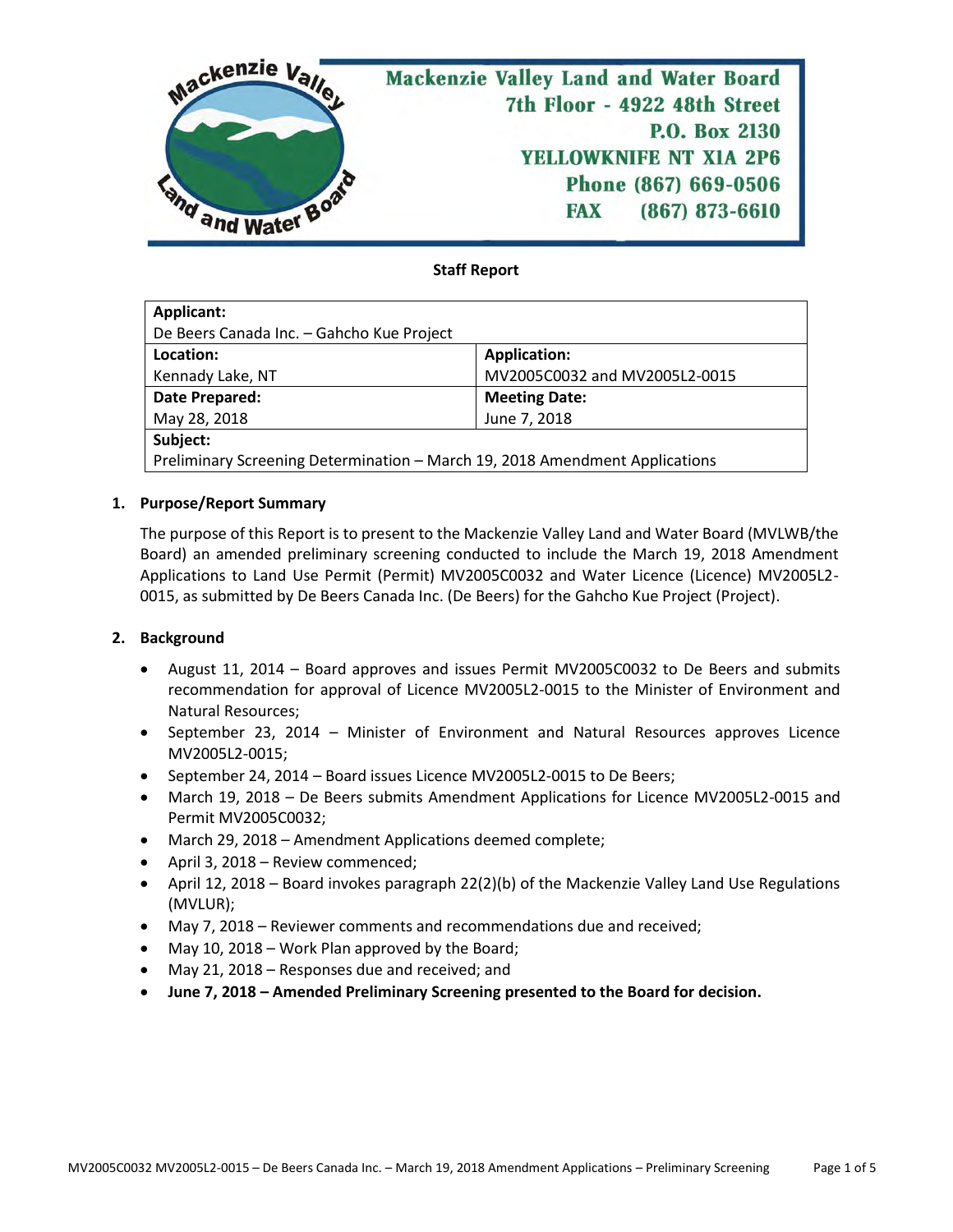# **3. Discussion**

### Submission Description

The March 19, 2018 Amendment Applications (attached) address a geotechnical issue identified in the open pits, namely, the presence and orientation of joint sets. This necessitates a proposed change to pit design, including the extraction of up to an additional 100 Mt of mine rock over the life of the mine. Several other changes to the Project are also proposed that have not been previously approved including:

- Expansion of the West Mine Rock Pile;
- Expansion of the open pits;
- Construction of the A2 North Perimeter Berm;
- Additional footprint for pits and mine rock piles; and
- Additional jet fuel storage.

The March 19, 2018 Amendment Applications also included an Updated Project Description (UPD) to the Board, which included a table outlining the major differences between the 2005, 2010, 2012, 2013 and 2018 project descriptions for the Gahcho Kué Project.

## Environmental Impact Review

On July 19, 2013, the Mackenzie Valley Environmental Impact Review Board (Review Board) released its Report of Environmental Impact Review (Report of EIR 0607-001) outlining the final scope of development.

# Preliminary Screening

The Board conducted the most recent Preliminary Screening of the Project on June 7, 2017 (attached). Table 1 below outlines the Final Scope of Development in EIR 0607-001, the 2013 UPD and updated information provided during the MVLWB regulatory process, and the March 19, 2018 Amendment Applications. Board staff have highlighted in green the components that have changed as a result of the March 19, 2018 Amendment Applications; these require preliminary screening.

**Table 1: Comparison of the Final Scope of Development released in EIR 0607-001, the Project Description (and updated information provided during the MVLWB Regulatory Process) as submitted by De Beers in 2013, and the March 19, 2018 Amendment Application**

| <b>Project Description</b>                    |                                                    |                                                                                                                                 |                                                                                                                                                                                                |  |
|-----------------------------------------------|----------------------------------------------------|---------------------------------------------------------------------------------------------------------------------------------|------------------------------------------------------------------------------------------------------------------------------------------------------------------------------------------------|--|
| <b>Characteristic</b>                         | EIR 0607-0001<br><b>Final Scope of Development</b> | <b>2013 Updated Project</b><br><b>Description and Information</b><br><b>Submitted during MVLWB</b><br><b>Regulatory Process</b> | March 19, 2018 Amendment<br><b>Applications</b>                                                                                                                                                |  |
| Surface<br>Disturbance<br>(Mine<br>Footprint) | N/A                                                | Total = 1,172 ha                                                                                                                | Total = $1,292$ ha<br>(a total increase of 85.23ha,<br>broken down as follows):<br>• Dyke L haul road $-$ 5ha<br>• Road to temporary laydown<br>$-1$ ha<br>• Temporary laydowns $-$<br>19.25ha |  |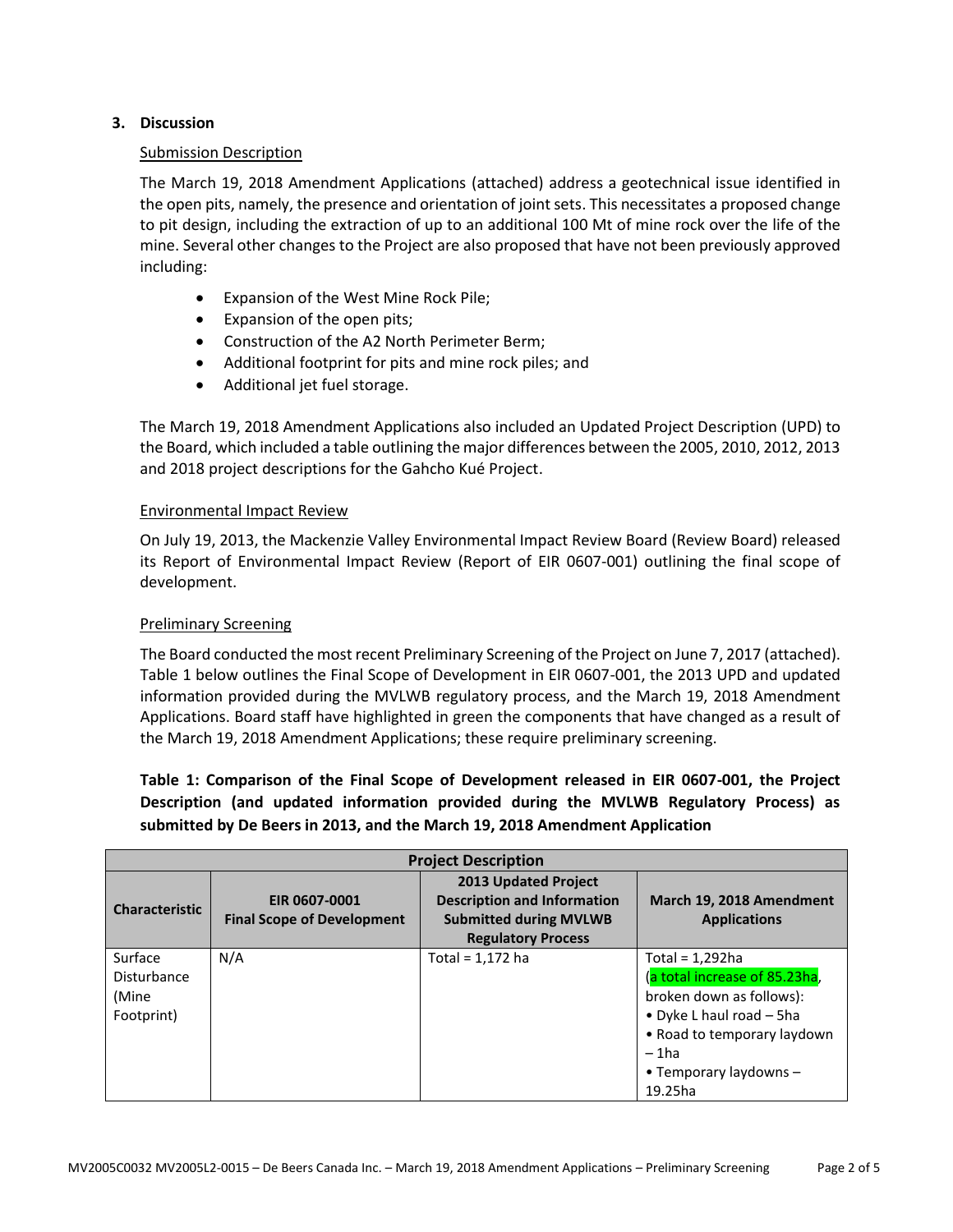|                                                         |                                                                                                                                                                                                                                                                                                                                                                                          |                                                                                                                                                         | • Airstrip re-alignment and<br>increased width - 17.5ha<br>• ROM pad area - 12ha<br>• East pad extension - 4.48ha<br>• Expanded pits, west mine<br>rock pile, and road - 26ha |
|---------------------------------------------------------|------------------------------------------------------------------------------------------------------------------------------------------------------------------------------------------------------------------------------------------------------------------------------------------------------------------------------------------------------------------------------------------|---------------------------------------------------------------------------------------------------------------------------------------------------------|-------------------------------------------------------------------------------------------------------------------------------------------------------------------------------|
| Pit depths                                              | The mining of the Tuzo and<br>5034 pits to approximately<br>300m deep and Hearne pit to<br>approximately 205m.<br>The development does not<br>include the Telsa pipe,<br>kimberlite deposits in the<br>Tuzo, 5034, and Hearne at<br>depths deeper than those<br>identified in the project<br>description or other potential<br>kimberlite deposits in the<br>area.<br>Page 34 of the EIR | • Hearne Pit = 252 m<br>• 5034 Pit = 310 m<br>$\bullet$ Tuzo Pit = 360 m                                                                                | • Hearne Pit = 216 m (up to<br>$252 \text{ m}$ )<br>• 5034 Pit = 286 m (up to 310<br>m)<br>• Tuzo Pit = 372 m (up to 373<br>m)                                                |
| <b>Total Amount</b><br>of Mine Rock                     | N/A                                                                                                                                                                                                                                                                                                                                                                                      | 300 Mt                                                                                                                                                  | Approximately 400 Mt                                                                                                                                                          |
| Placement of<br>Mine Rock                               | Storage of mine rock in south<br>mine rock pile, the west mine<br>rock pile (max height 94m)<br>and the 5034 pit.<br>Page 35 of the EIR                                                                                                                                                                                                                                                  | • West Rock Pile = $~100$ Mt<br>• South Rock Pile = $^{\sim}$ 100Mt<br>• Mined-out 5034 Pit = $\sim$ 85Mt<br>• Mined-out Hearne pit =<br>$^{\sim}$ 15Mt | • West Mine Rock Pile = ~228<br>Mt<br>• South Mine Rock Pile = ~100<br>Mt<br>• Mined-out 5034 Pit = $\sim$ 72<br>Mt<br>• Mined-out Hearne pit =<br>contingency storage area   |
| Height of<br>Mine Rock<br>Piles                         | Storage of mine rock in south<br>mine rock pile, the west mine<br>rock pile (max height 94m)<br>and the 5034 pit.<br>Page 35 of the EIR                                                                                                                                                                                                                                                  | • West Mine Rock Pile = $~100$<br>m<br>• South Mine Rock Pile = $^{\sim}120$<br>m                                                                       | • West Mine Rock Pile = ~135<br>m<br>• South Mine Rock Pile = ~120<br>m                                                                                                       |
| Placement of<br>Fine<br>Processed<br>Kimberlite<br>(PK) | Fine PK stored in fine PK<br>facility (mitigated) as well as<br>in the 5034 and Hearne pits                                                                                                                                                                                                                                                                                              | • Fine PK Containment facility<br>Area 2<br>• Mined-out Hearne Pit                                                                                      | • Expanded Fine PK<br>Containment facility Area 2<br>• Mined-out Hearne Pit                                                                                                   |
| Placement of<br>Coarse PK                               | Storage of a portion of the<br>coarse PK on land north of the<br>plant site in the on-land<br>coarse PK pile with the<br>remainder placed in the west<br>mine rock pile and used for<br>reclamation of the fine PK<br>Containment facility                                                                                                                                               | • Coarse PK Pile<br>• Dyke construction and<br>reclamation<br>• Mine Rock Piles<br>•Mined-out 5034 and Hearne<br>Pits                                   | No change                                                                                                                                                                     |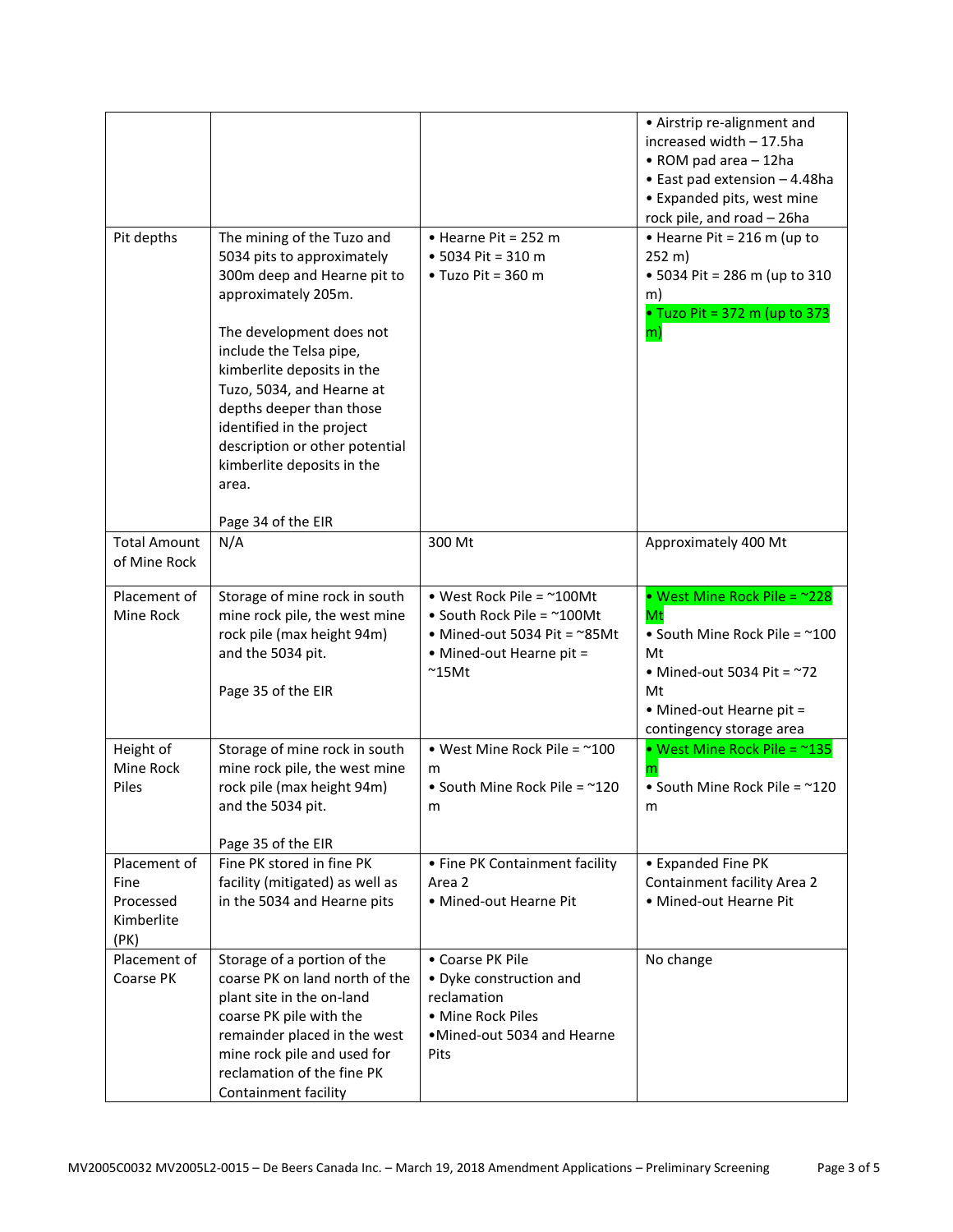| Water                | • Construction of various      | • Diversion of clean water from      | • Construction of the A2     |
|----------------------|--------------------------------|--------------------------------------|------------------------------|
| <b>Diversions</b>    | dykes and berms to remove      | Lake N11 or other sources            | <b>North Perimeter Berm</b>  |
|                      | water from controlled area     | (e.g., WMP, if quality is            | • Diversion of clean water   |
|                      | • Water pipeline to Lake N11   | adequate) to augment Area 8          | from Lake N11 or other       |
|                      | in the N watershed             | flow (i.e.,                          | sources (e.g., WMP or Area 7 |
|                      | • Water pipeline from Lake A1  | downstream flow mitigation)          | if quality is adequate) to   |
|                      | to Lake J1b in the J watershed |                                      | manage inflow volumes and    |
|                      | allowing water to flow to Area |                                      | augment Area 8 flow (i.e.,   |
|                      | 8 of the Kennady Lake          |                                      | downstream flow mitigation)  |
|                      | watershed                      |                                      |                              |
| Water                | Removal of water from          | Annual quantity of fresh water       | Increase in camp water       |
| Management           | Kennady Lake for use at the    | withdrawn to not exceed              | consumption to 45,000        |
|                      | mine site, both by mining      | 27,000 $\text{m}^3$ /year during the | $m^3$ /year                  |
|                      | personnel and for mining       | operational phase                    |                              |
|                      | operations, including dust     |                                      |                              |
|                      | control                        |                                      |                              |
| <b>Aviation Fuel</b> | N/A                            | 20,000L                              | 303,000L to 500,000 L        |
|                      |                                |                                      | Increase of 197,000 L        |
| Equipment            | N/A                            | N/A                                  | Haul Trucks (4)              |
|                      |                                |                                      | Haul Trucks (2)              |
|                      |                                |                                      | Shovel (1)                   |
|                      |                                |                                      | Excavator (1)                |
|                      |                                |                                      | Dozer (2)                    |

Board staff have updated the draft Preliminary Screening (attached) to reflect changes proposed in the March 19, 2018 Amendment Applications, for the Board's consideration.

### **4. Comments**

Not applicable.

### **5. Reviewer Comments**

By May 7, 2018, comments and recommendations were received on the March 19, 2018 Amendment Applications from 7 reviewers:

- Environment and Climate Change Canada;
- Fisheries and Oceans Canada;
- Government of Northwest Territories (GNWT) Environment and Natural Resources (ENR);
- GNWT Lands;
- Ni Hadi Xa;
- North Slave Metis Alliance; and
- Board staff.

Board staff indicated in the instructions for the public review that the Board must conduct a preliminary screening on the March 19, 2018 Amendment Applications, unless they are exempt from Part 5 of the MVRMA, and requested reviewers submit comments and recommendations (e.g. on impacts and mitigation measures) to the Board to assist with the completion of a preliminary screening. No comments or recommendations specific to the exemption from screening were submitted, indicating that this March 19, 2018 Amendment Applications could be exempted from Part 5 of the MVRMA.